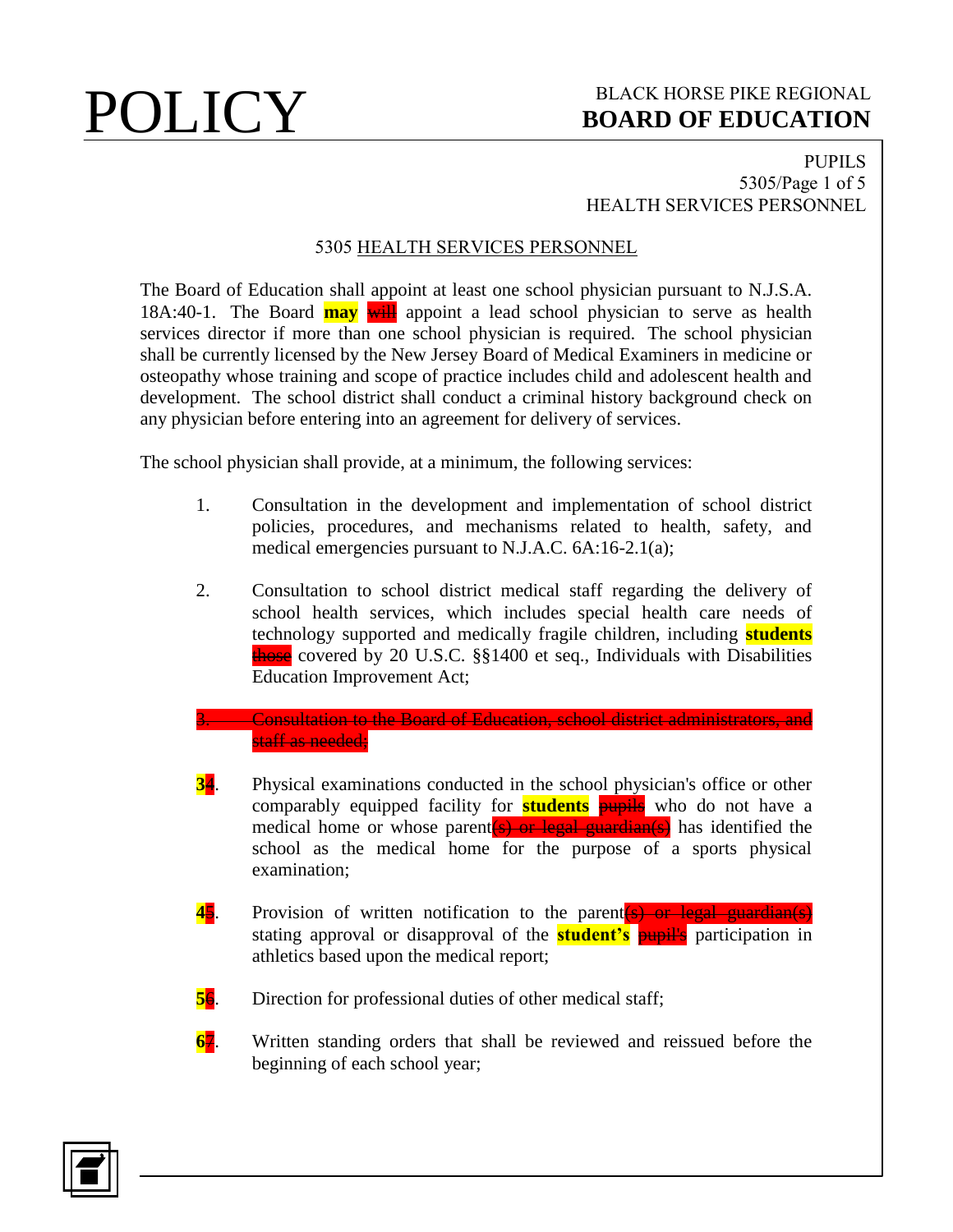## **POLICY** BLACK HORSE PIKE REGIONAL **BOARD OF EDUCATION BOARD OF EDUCATION**

PUPILS 5305/Page 2 of 5 HEALTH SERVICES PERSONNEL

- **78**. Establishment of standards of care for emergency situations and medically-related care involving **students** pupils and school staff;
- **8**9. Assistance to the certified school nurse or non-certified nurse in conducting health screenings of **students** pupils and staff and assistance with the delivery of school health services;
- **9**10. Review, as needed, of reports and orders from a **student's** pupil's medical home regarding **student pupil** health concerns;
- **10**11. Authorization of tuberculin testing for conditions outlined in N.J.A.C. 6A:16-2.2(c);
- **11<sup>12</sup>**. Review, approval, or **detail of denial with** reasons **for denial** of a **medical home determination of a student's pupil's physician's determination of** anticipated confinement and resulting need for home instruction; and
- **12**13. Consultation with the school district certified school nurse(s) to obtain input for the development of the school **n**Nursing **s**Services **pP**lan pursuant to N.J.A.C. 6A:16-2.1**(b).**

The Board shall employ a certified school nurse to provide nursing services while school is in session pursuant to N.J.S.A. 18A:40-1 and 3.3. The certified school nurse shall work under the direction of the school physician and Superintendent of Schools.

The certified school nurse shall possess **an a standard** educational certificate with a for school nurse **endorsement** or school nurse/non-instructional **endorsement** pursuant to N.J.S.A. 18A:40-3.2 and N.J.A.C. 6A:9-13.3 **or** and 13.4. The certified school nurse shall possess a current **New Jersey registered professional nurse** license **issued by the New Jersey** as a registered nurse from the State Board of Nursing; and valid, a **bachelor's degree from a regionally accredited college or university; a** current **Providers** Cardiopulmonary Resuscitation **(CPR) and** Automated External Defibrillator (AED) certification as issued by the American Heart Association, the American Red Cross, the National Safety Council, or other entities determined by the Department of Health **and Senior Services** to comply with the American Heart Association's CPR guidelines.

The certified school nurse shall **complete** receive training in airway management and in the use of nebulizers and inhalers consistent with nationally recognized standards including, but not limited to, those of the National Institutes of Health and the American Academy of Allergy, Asthma, and Immunology.

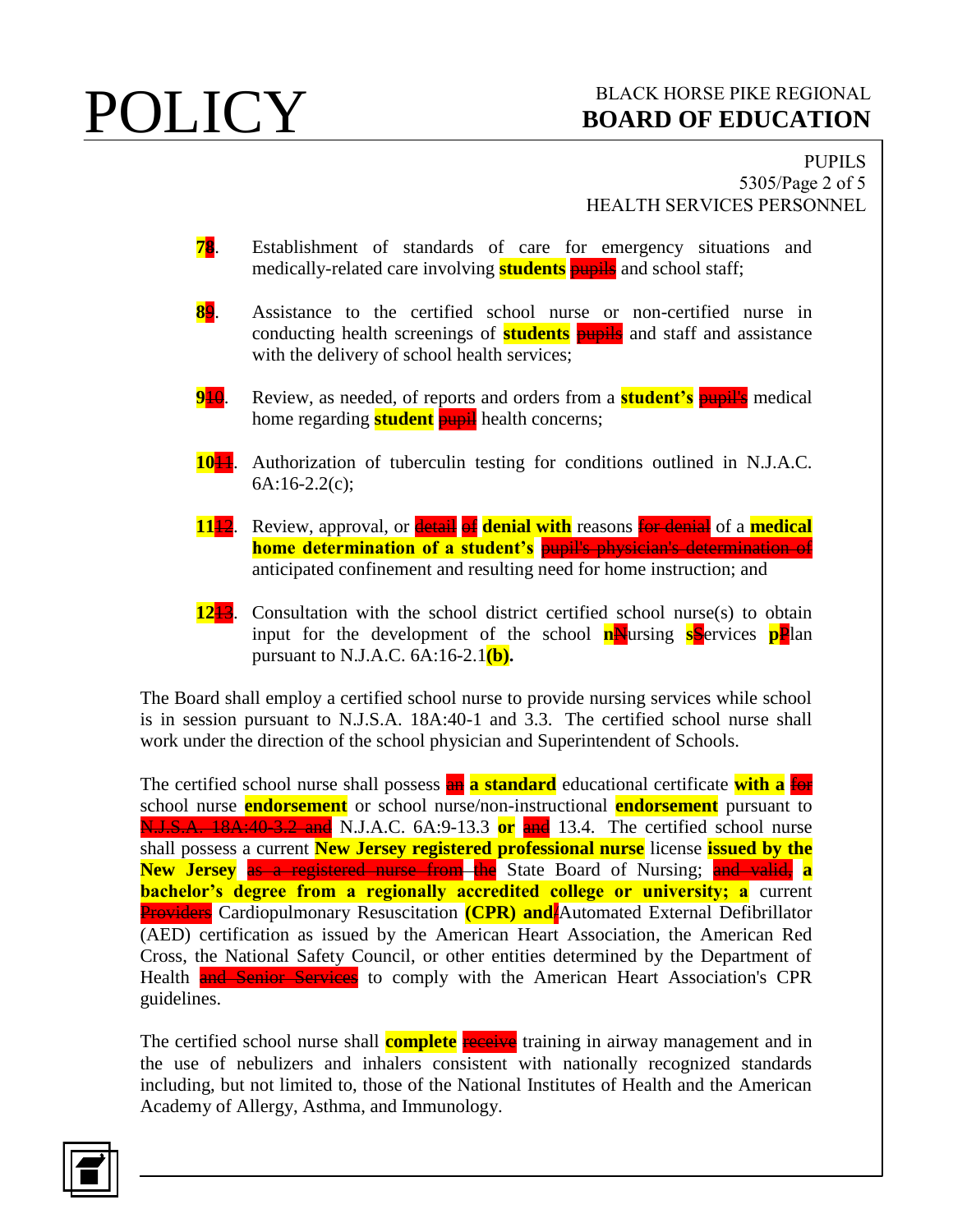## **POLICY** BLACK HORSE PIKE REGIONAL **BOARD OF EDUCATION BOARD OF EDUCATION**

PUPILS 5305/Page 3 of 5 HEALTH SERVICES PERSONNEL

The role of the certified school nurse shall include, but not be limited to:

- 1. Carrying out written orders of the medical home and standing orders of the school physician;
- 2. Conducting health screenings which include height, weight, blood pressure, hearing, vision, and scoliosis pursuant to N.J.A.C. 6A:16-2.2 and monitoring vital signs and general health status for emergent issues for **students pupils** suspected of being under the influence of alcohol and controlled dangerous substances pursuant to N.J.S.A. 18A:40-4;
- 3. Maintaining **student** pupil health records, pursuant to N.J.S.A. 18A:40-4 and N.J.A.C. 6A:16-2.4;
- 4. Recommending to the school Principal **those** pupils **students** who shall not be admitted to or retained in the school building based on a parent's failure to provide evidence of the child's immunization according to the schedules specified in N.J.A.C. 8:57-4;
- 5. Annually reviewing **student pupil** immunization records to confirm with the medical home that the medical condition for the exemption from immunization continues to be applicable, pursuant to N.J.A.C. 8:57-4.3;
- 6. Recommending to the school Principal exclusion of **students** pupils who show evidence of communicable disease, pursuant to N.J.S.A. 18A:40-7, and 8**, and 10**;
- 7. Directing and supervising the emergency administration of epinephrine **and glucagon** and training school staff designated to serve as delegates, pursuant to N.J.S.A. 18A:40-12.6 **and 12.14**;
- 8. Administering asthma medication through use of a nebulizer;
- 9. Directing and supervising the health services activities of any school staff to whom the certified school nurse has delegated a nursing task;
- 10. **Providing c**Classroom instruction in areas related to health pursuant to N.J.A.C. 6A:9-13.3;

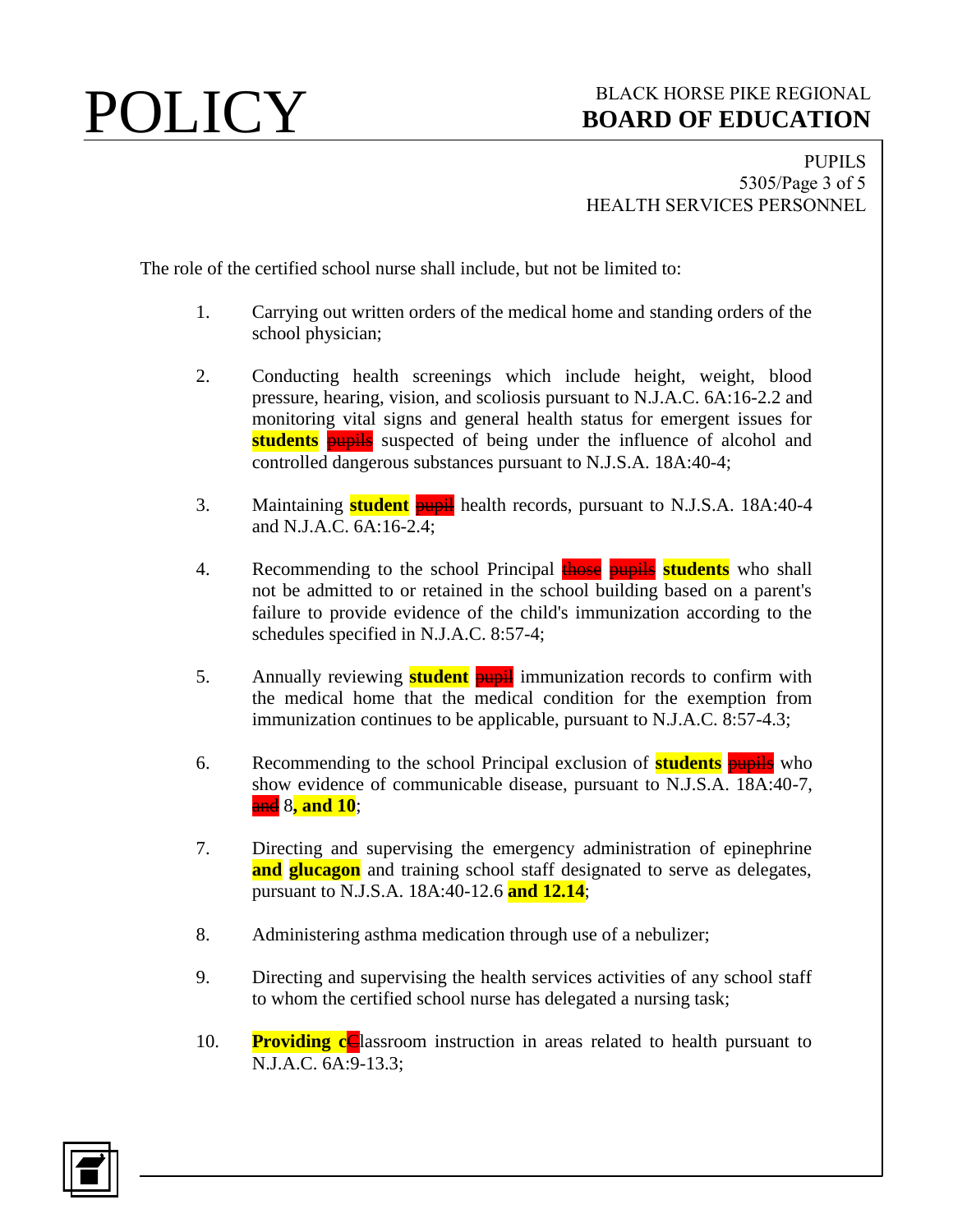# **POLICY** BOARD OF EDUCATION **BOARD OF EDUCATION**

PUPILS 5305/Page 4 of 5 HEALTH SERVICES PERSONNEL

- 11. Reviewing and summarizing available health and medical information regarding the **student pupil** and transmitting a summary of relevant health and medical information to the Child Study Team for the meeting pursuant to N.J.A.C. 6A:14-3.4(h);
- 12. Writing and updating, at least annually, the individualized health care plan and the individualized emergency healthcare plan for **students'** pupils' medical needs and instructing staff as appropriate;
- 13. Writing and updating, at least annually, any written healthcare provisions required under Section 504 of the Rehabilitation Act of 1973, 29 U.S.C. §794(a), for any **student** pupil who requires them;
- 14. Implementing and a**A**ssisting in the development of **and implementing** healthcare procedures for **students pupils** in the event of an emergency;
- 15. Instructing teachers on communicable disease and other health concerns, pursuant to N.J.S.A. 18A:40-3; and
- 16. Providing other nursing services consistent with the nurse's educational services certification endorsement as a school nurse issued by the State Board of Examiners and current license approved by the State Board of Nursing.

A certified school nurse who possesses the school nurse/non-instructional certificate is not authorized to teach in areas related to health pursuant to N.J.A.C. 6A:9-13.4.

The Board may appoint a non-certified nurse under the supervision of a certified school nurse to supplement the services of a certified school nurse **in accordance with the provisions of N.J.A.C. 6A:16-2.3(c)** as outlined in N.J.S.A. 18A:40-3.3. The noncertified nurse shall be assigned to the same school building or complex as the certified school nurse pursuant to N.J.S.A. 18A:40-3.3**(a) and is limited to providing services only as permitted under the non-certified nurse's license issued by the State Board of Nursing**.

A non-certified nurse shall possess a current license as a registered nurse from the State Board of Nursing and a valid, current Providers Cardiopulmonary Resuscitation/AED certification as issued by the American Heart Association, the American Red Cross, the National Safety Council, or other entities determined by the Department of Health and Senior Services to comply with American Heart Association CPR guidelines.